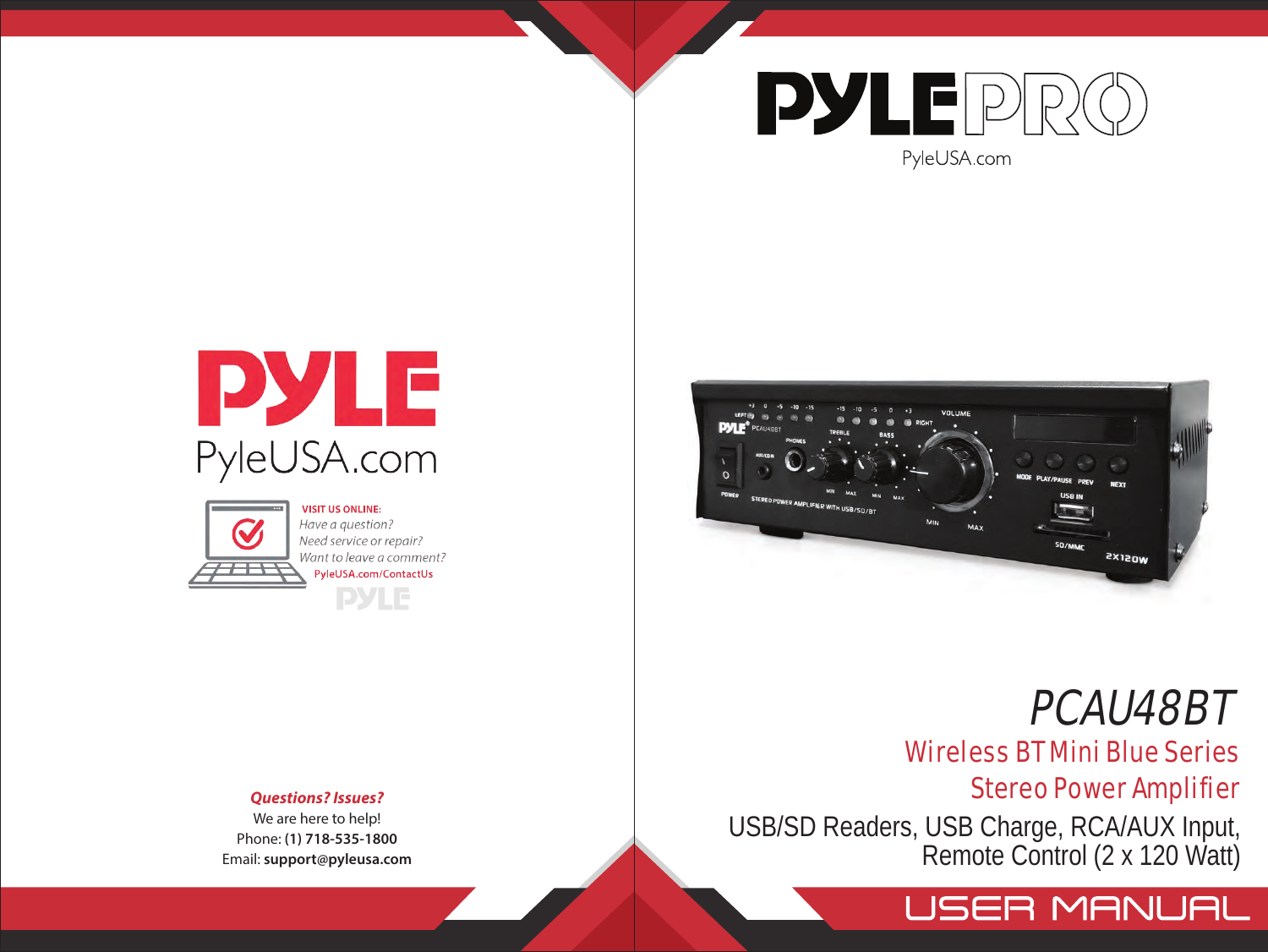#### *Features and Controls*



- 1. **Power ON LED Indicator:** Lights to indicate power is turned on.
- 2. **Blue LED Output Level Display**
- 3. **Master Volume Control:** Lets you adjust the overall sound level, turn the knob clockwise to increase the volume.
- 4. **Function Blue LED Display Window**
- 5. **AUX/CD IN:** Lets you easily connect the computerized MP3 Device (player) sources, such as PC (CD ROM), laptop, Walkman, iPod, and cell phone.
- 6. **1/4" PHONE JACK:** Accept headphones with 1/ 4" plug.
- 7. **TREBLE:** Lets you adjust the TREBLE volume to high or low.
- 8. **BASS:** Lets you adjust the BASS volume to high or low.
- 9. **Buttons for MP3(USB/SD/MMC) Function Control**
	- Mode: For audio input selection.
	- Play/Pause: Play and pause control.
- Prev./Next: Quick backward or next song.
- 10. **SD/MMC:** Socket for playing SD/ MMC cards
- 11. **USB:** Socket for playing the USB function.
- 12. **RCA L/R LINE Input:** Let you connect to the desired LINE input source
- 13. **Push Type Speaker L/RTerminals:** Let you easily connect the speakers' wires directly to the amplifier.
- 14. **Fuse:** The amplifier uses a fuse for protection against surges and short circuit. If the amplifier suddenly turn off and will not turn on, check the fuse. If necessary, replace it with a 1- amp, 250-volt, fast-acting, 5x20mm fuse (not supplied)
- 15. **110V/220V Switch:** According to power voltage, push this button to the correct station of the 110V or 220V.
- 16. **AC IN PowerCord:** Connect to AC 110V/60Hz or 220V/50Hz
- 17. **FM ANTENNA CONNECTOR:** Connect for FM antenna; please connect it when using FM Radio inputs.
- 18. **WIRELESS BT ANTENNA:** Please pull the antenna out when using Wireless BT input.

# *REMOTE CONTROL*

- 1. Press this button to turn on the MP3.
- 2. When in FM mode, press this two buttons to select previous or next station.
- 3. Press these two buttons to select the previous or next track in USB or SD or BT mode.
- 4. Volume up or down.
- 5. Press the numbers to select the tracks directly. The Unit takes 1-2 seconds to response
- 6. Press this button to select the different repeat mode.
- 7. Press this button to select the playing mode, such as USB/SD/ FM/RT/LINF
- 8. EQ function
- 9. Play and pause function for MP3 and BT.